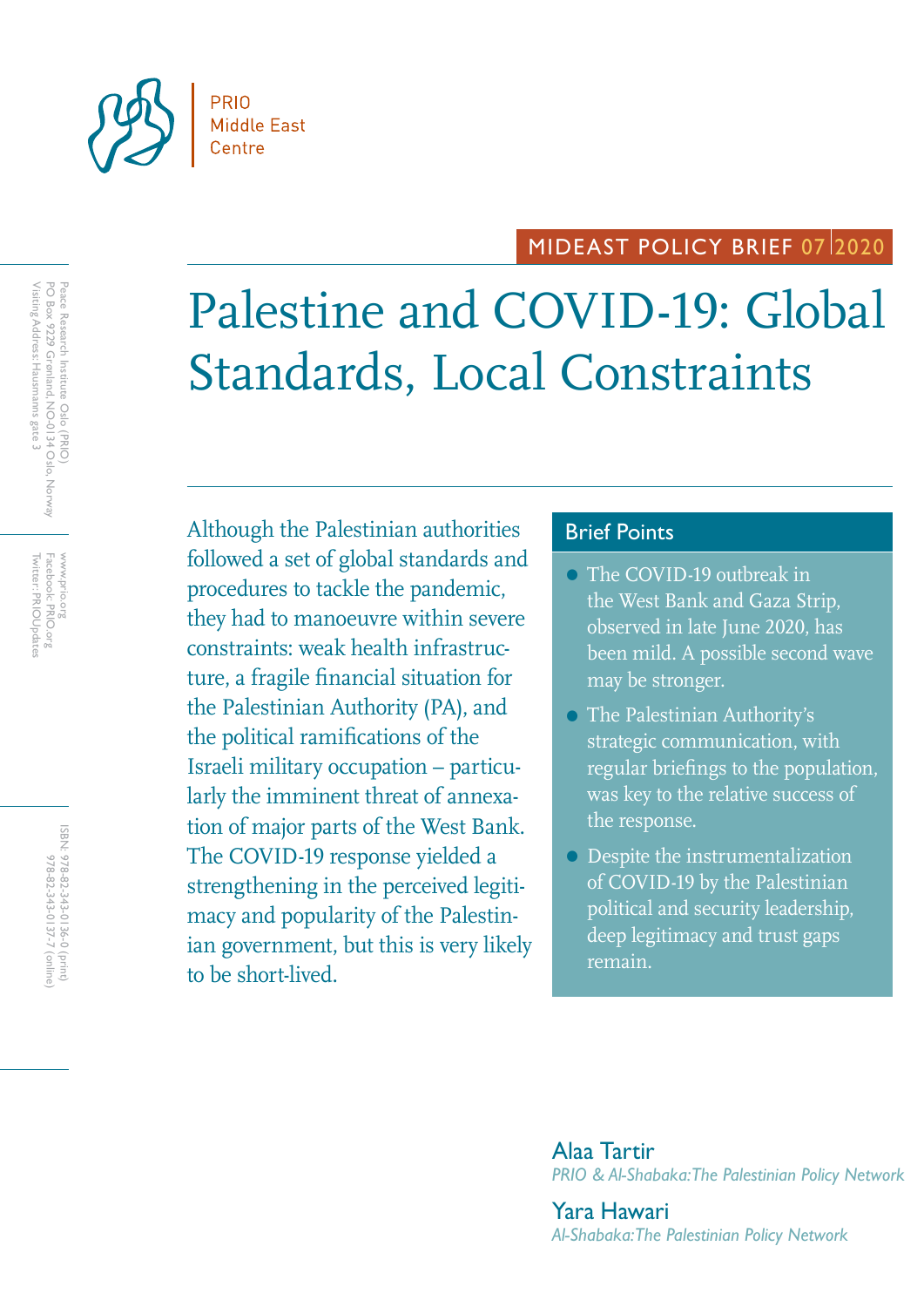#### **Country Overview**

The Palestinian West Bank (5,655km<sup>2</sup>) has been under Israeli military occupation since 1967.<sup>1</sup> Following the 1993 Oslo Accords, the West Bank was divided into Areas A, B and C to delineate areas of Palestinian Authority (PA) control and areas of Israeli military control. Around 3 million Palestinians live in the West Bank, most of whom reside in Area A (18% of the territory). There are 671,007 Israeli settlers living in more than 150 illegal settlements in the West Bank.<sup>2</sup> The settlements are continuously expanding, causing further territorial fragmentation, and creating isolated Palestinian enclaves. The unemployment rate in the West Bank is around 18%, while the poverty rate is around 14% (in Jerusalem, 72% of Palestinian families live below the poverty line).<sup>3</sup>

The Gaza Strip (365km<sup>2</sup>) has been occupied since 1967, and under Israeli military siege since 2007. It has a population of 2 million Palestinians, 600,000 of which live in refugee camps (some 1.3 million, in total, are refugees). Gaza is one of the most densely populated areas in the world (5,533/km2), and a 2018 UN report deemed it to be 'unliveable' within two years due to the destruction of its infrastructure by Israeli bombardments and the siege.<sup>4</sup> The unemployment rate is in the 45–52% range, 53% of the population live in poverty and 68% of households are food insecure. On top of that, 95% of the regional aquifer's water is unsafe for drinking and therefore requires treatment.<sup>5</sup>

In 2019, Palestine ranked 119 out of 189 countries and territories on the UNDP's Human Development Index, with a GDP per capita of USD 3,562. As a result of decades of military occupation, health care does not meet basic standards. Palestinians face many barriers to accessing treatment and care, and there are acute shortages of equipment and medications as a direct result of Israeli restrictions on imports. In Gaza, many essential medications are consistently at "zero stock", meaning that there is less than a month's supply.6 Israeli restrictions on Palestinian freedom of movement also means that it is very difficult for Palestinians from the West Bank and Gaza to travel (even to East Jerusalem) to receive proper care. The West Bank and Gaza Strip combined have 375 adult intensive care unit beds in private and government hospitals (255 in the West Bank, 120 in Gaza Strip), and 295 ventilators (175 in the West Bank, 120 in

Gaza Strip).7 There are 82 hospitals in the West Bank and Gaza Strip, with 6,440 beds (1.33 beds per 1,000 inhabitants).<sup>8</sup>

The Israeli occupation of Palestinian territories – including control over the economy – in addition to a deep reliance on donor funding and aid has led to a process known as "de-development". This means, inter alia, that despite the massive inflow of aid, societal infrastructure is not keeping pace with the needs of the population. Donor funding has totalled around USD 40 billion since the Oslo Accords were signed (1993), making Palestinians one of the highest per capita recipients of non-military aid in the world.<sup>9</sup> In April 2020, the Palestinian Central Bureau of Statistics (PCBS) warned that the economy "will incur losses of about USD 2.5 billion in case the coronavirus pandemic lasts for three months". It predicted that the Palestinian GDP will decline by 14% compared to 2019.10

East Jerusalem, which has been illegally annexed by Israel, has a population of 370,000 Palestinians.11 Israel forbids the PA from operating in East Jerusalem in any capacity, including in the health sector. This was aptly demonstrated when Israeli authorities raided a clinic in the East Jerusalem neighbourhood of Silwan and arrested health workers because they were using COVID-19 test kits donated by the PA. Simultaneously, the Israeli Jerusalem municipality neglects neighbourhoods of East Jerusalem and the hospitals and clinics that serve them.

#### **Severity of COVID-19 Outbreak**

As of 19 June 2020, The West Bank (including East Jerusalem) and Gaza Strip had 834 confirmed cases and 5 deaths (1 in the West Bank, 1 in Gaza Strip, 3 in East Jerusalem). Out of the 834 cases, 639 cases are registered with the PA's Ministry of Health (MoH) (567 cases in the West Bank and 72 cases in the Gaza Strip), and the remaining 195 cases are Palestinians living in East Jerusalem neighbourhoods. Between 5 March and 19 June, 69,730 tests were conducted, and the cumulative number of home quarantine cases totalled 97,078.12 This means that the rate of infection was 16.6 per 100,000, and the death rate 0.1 per 100,000.

A closer look at the 639 cases registered with the PA's MoH reveals that an estimated 65% of the cases originated from Israel, 10% from Egypt, and 9% from Greece. Around 25% of the cases

are Palestinians working in Israel and in the settlements, 40% are those who interacted with the workers, and 15% are Palestinians coming from abroad.<sup>13</sup>

#### **Policies to Deal with the COVID-19 Crisis**

The first measures against COVID-19 in the West Bank were taken on 5 March, when the PA declared a state of emergency and imposed a lockdown on the site of the first infections, Bethlehem, banning all entry and exit as well as enforcing a curfew. The PA also announced restrictions across the West Bank, including prohibitions on travel between governorates and the closing of public spaces and education facilities. On 22 March, following a steady increase in cases, the PA declared a curfew on Area A.

In the Gaza Strip, by mid-March, Hamas authorities and UNRWA began converting schools into quarantine centres and clinics, in preparation for a possible outbreak. On 21 March, two Gazans returning from Pakistan tested positive for the virus and were immediately hospitalised. 29 people were identified to have come into contact with them and were quarantined. A similar lockdown was imposed by the Hamas authorities in Gaza with public spaces and schools closing.

Whilst the official date for reopening of restaurants, cafes and other public spaces was 7 June, they unofficially began opening from the beginning of June. On 18 June, the MoH reported the beginning of the second wave and re-introduced restrictions on gatherings and travel in between governorates.

The Palestinian authorities were initially praised for their quick and effective actions. Indeed, on governmental and civilian levels, there was a general understanding that the Palestinian health care system was incapable of dealing with a serious outbreak, and that dramatic measures would be needed to avoid it. A poll undertaken by AWRAD in late March revealed that 82% of respondents evaluate the authorities' response positively.14 This is an unprecedented positive evaluation of the Palestinian authorities.

The most ineffective set of policies concerned labourers who work in Israel. It is estimated that there are approximately 70,000 Palestinian workers in Israel whilst a further 30,000 work in illegal Israeli settlements.15 The Israeli authorities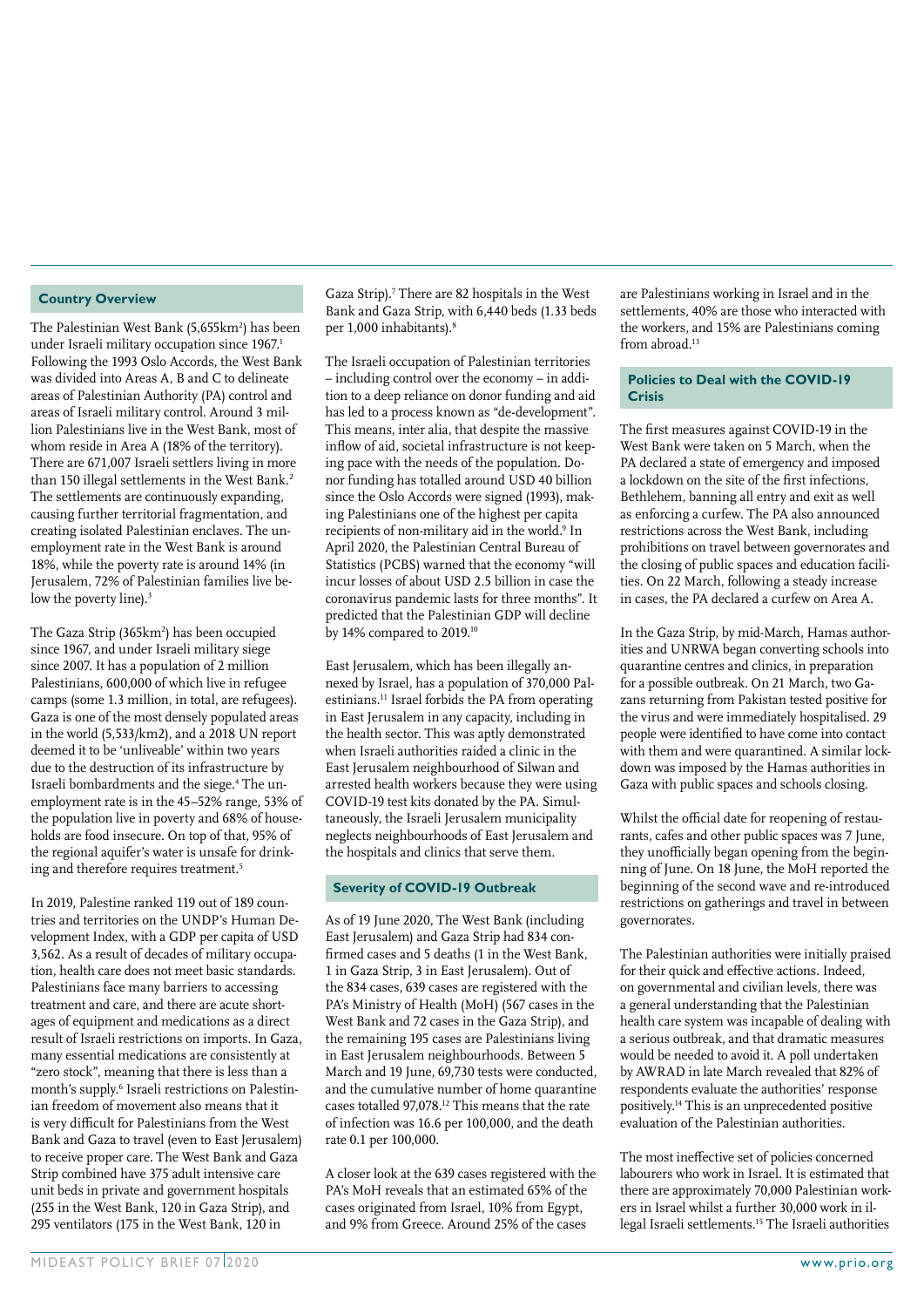

Figure 1: Hospital beds per 1,000 inhabitants. Source: Our World in Data, coronavirus statistics

and the PA reached an agreement that, as of 18 March, Palestinian labourers' continued employment was conditioned on them remaining in Israel for several months rather than returning to the West Bank. For those who chose to remain with their families in the West Bank, remuneration packages were not offered, leaving many families without their daily incomes.

For the labourers who chose to stay in Israel, they were more often than not deprived of proper protective equipment and satisfactory sanitary conditions. It was also reported that Israeli authorities dumped workers who they suspected of having the virus at checkpoint entrances to the West Bank without informing the PA. As a result, Palestinian Prime Minister Mohammad Shtayyeh reversed the agreement on 25 March, ordering the workers home. Israel had not offered them testing, and there was a lack of capacity to test them upon their return. Thus, much of the contagion came with those returning from Israel.

On 26 March, the PA released a COVID-19 Response Plan, a document aimed at donors, and outlined the COVID-19 strategy as one that focused on "preparation, containment and communication".16 In response, the EU offered the PA a coronavirus assistance package of EUR 71 million. Other donors and UN institutions promised to follow suit. The PA's fragile financial situation and its inability to pay the salaries of its public sector employees pushed its leadership to request a USD 100 million loan per month from the member states of the Arab League. The Arab states' decision is still pending.

On 9 June, Shtayyeh stated that the PA had moved from the relief to the recovery phase, after having offered "relief assistance to 125,000 families, 40,000 workers who lost their work or income, and 30,000 families 'new poor' due to corona". The PM declared that the collection of USD 400 million – from donors, the Palestinian Monetary Authority, and Banks – would



be devoted to non-commercial low-interest rate loans, especially for the most affected sectors. As part of the health sector plan, the Prime Minister highlighted that the PA went from having a testing capacity of 298 per day to 6,000 per day.17

#### **Civil Society and Media**

In the West Bank there were various civil society initiatives to help the PA deal with containing the spread of COVID-19. Checkpoints – colloquially called "checkpoints of love" to distinguish them from Israeli military checkpoints – were set up between villages, in particular in Areas B and C where the PA is not allowed to operate. These checkpoints limited the movement between villages and also monitored the movement of labourers returning from Israel. Another initiative was led by the General Federation of Trade Unions who sent volunteers to Israeli military checkpoints to give labourers who were returning to the Israeli labour market hand sanitisers and masks. Emergency committees and village councils were set up to liaise with the PA on preventative measures.

There was also considerable online activity and advocacy during the lockdown. For example, the Palestinian Human Rights Organisations Council sent letters to the international community regarding the situation of Palestinian prisoners and detainees during the pandemic.<sup>18</sup> Grassroots groups and activists mobilised on a local level to gather supplies and donations to distribute to vulnerable families. One such effort was a campaign called "Al nas le ba'ed" (The people for each other). An independent initiative by a journalist established a COVID-19 website (www.corona. ps) which gave official live statistics of infections, deaths and recoveries, as well as news updates.

In East Jerusalem, civil society and grassroots groups mobilised to try and make up for the neglect by the Israeli authorities. Groups organised food distribution to vulnerable families, in particular to those who lost wages as a result of the lockdown, as well as disinfection of neighbourhoods, particularly in the old city where the houses are densely packed. The Israeli authorities met these efforts with hostility, at times shutting them down and fining activists.

Finally, the private sector-led Wakfet Izz Fund was launched to face the economic consequences of the pandemic. By mid-May, Wakfet Izz